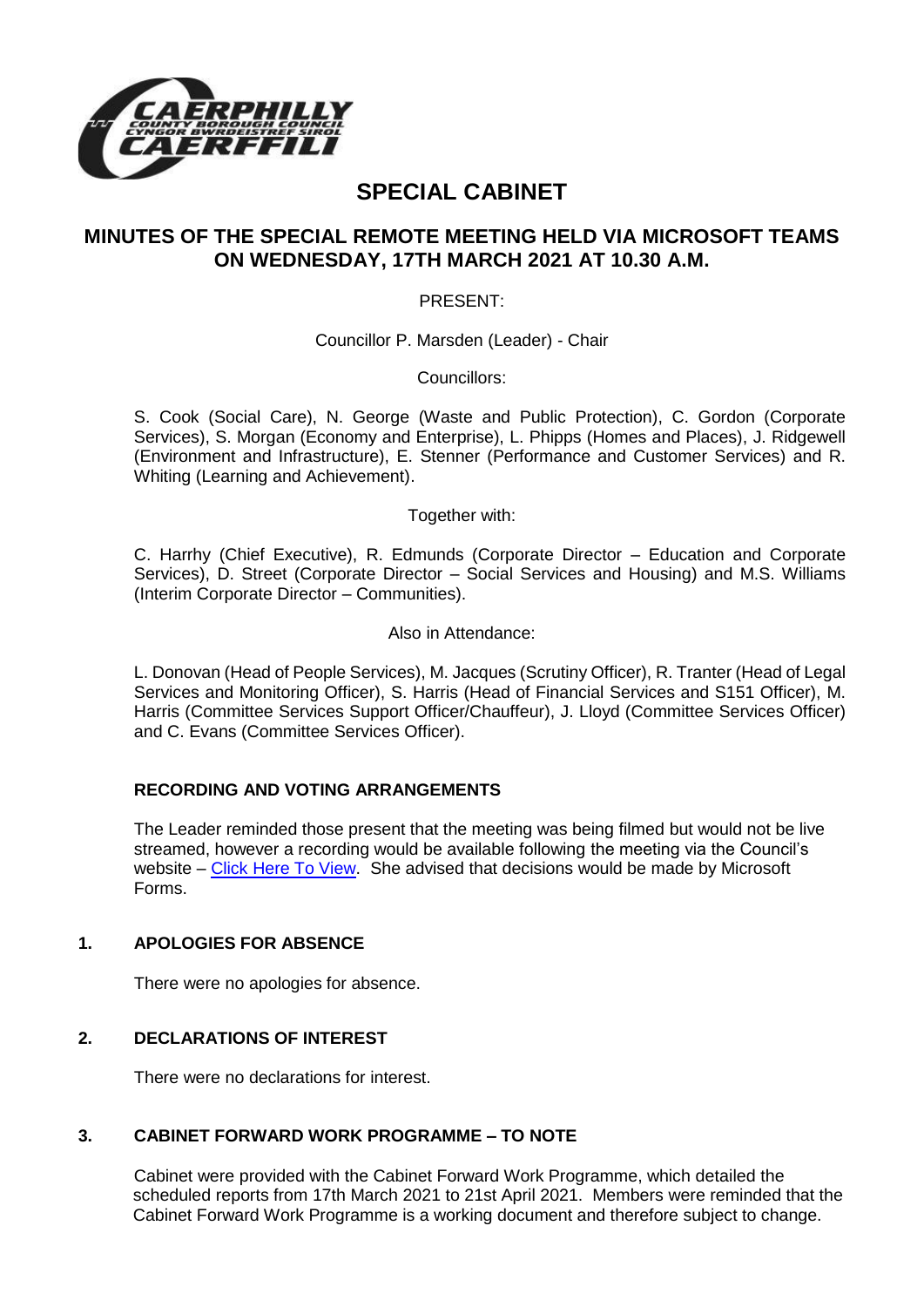Cabinet thanked Officers for the extended Forward Work Programme and noted that it has been difficult to provide a further look at scheduled reports due to the ongoing Pandemic.

Following consideration and discussion, it was moved and seconded that the Forward Work Programme be noted. By a show of hands this was unanimously agreed.

RESOLVED that the Cabinet Forward Work Programme be noted.

#### **5. INTERIM REPORT FROM TASK AND FINISH GROUP ON NONRESIDENTIAL CARE CHARGES**

The report provided Cabinet with an update on the Task and Finish inquiry into charging for non-residential social care within the county borough. This inquiry is being carried out by a sub-group of the Social Services Scrutiny Committee and they held their initial meeting on 25th September 2019.

The report recommended to Cabinet that it extends the current rate increases for the 2021/22 financial year. This would allow the Task and Finish group to continue their inquiry and to draft recommendations for Cabinet consideration on the charge for non-residential care from 2022/23 onwards.

The report gave a brief summary of information received by Members of the Task Group thus far and outlined how disruption caused by the Covid-19 pandemic has meant that final recommendations have not yet been reached and therefore cannot be applied to the rates for the 2021/22 financial year.

The report also provided a synopsis on the background to the current Task and Finish inquiry into charging for non-residential care within the county borough.

Cabinet thanked the Officer and Cabinet Member for the report and discussion ensued.

A Cabinet Member queried whether the recommendation would have an impact on affordability for services for users. Officers assured Members that whilst Caerphilly's fees are one of the lowest in Wales, each service user is means tested to determine their affordability. There are currently up to 40% of service users in receipt of the service free of charge as a result of means testing, which will continue to be applied for services.

Following consideration and discussion, it was moved and seconded that the recommendations in the report be approved. By way of electronic voting this was unanimously agreed.

RESOLVED that for the reasons contained in the Officer's Report the decision to increase non-residential charges by 10% per annum for hourly rates and 20% per annum for daily rates be extended for a further year in to the 2021/22 financial year. The Task and Finish group on Non-Residential Care charges would then make recommendations for Cabinet consideration on the charge from 2022/23 onwards.

### **6. PUBLICATION OF GENDER PAY GAP DATA 2020 – EQUALITY ACT 2010 SPECIFIC DUTIES AND PUBLIC AUTHORITIES) REGULATIONS 2017**

The report sought Cabinet approval for the publication of the Authority's gender pay gap written statement 2020.

It was noted that Under the Equality Act 2010 (Specific Duties and Public Authorities) Regulations 2017, all organisations listed at Schedule 2 to the regulations that employ over 250 employees are required to report annually on their gender pay gap from 2017.